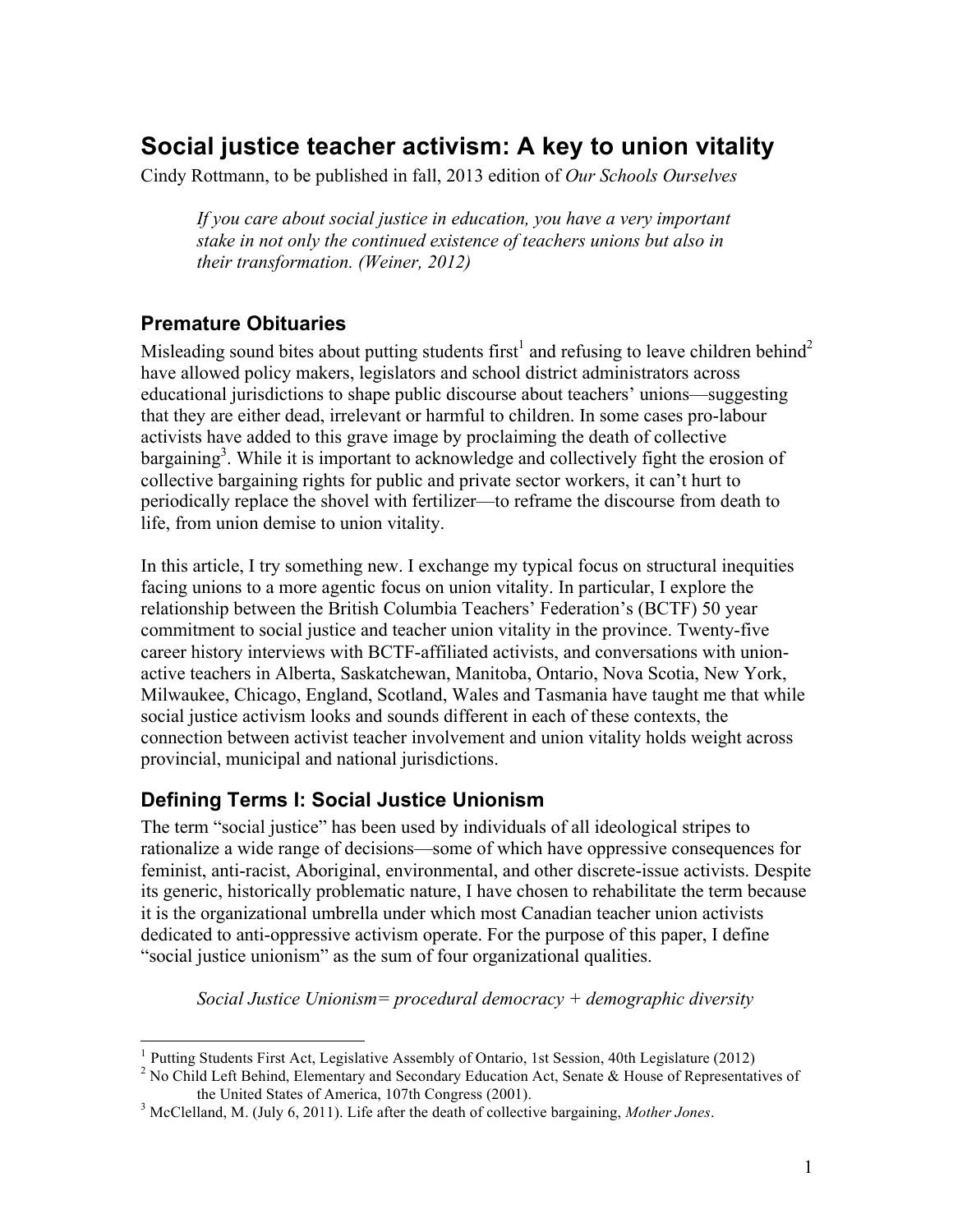#### *+ community connections + anti-oppressive action*

*Procedural democracy* is one of the key elements distinguishing a "social justice union" from a "business union." It implies that rank and file educators have a voice in shaping the operational norms and practices of their union. In contrast, decision-making processes in business unions are heavily structured by priority-setting General Secretaries, led by elected table officers and implemented by a cadre of full time administrative staff. Most Canadian teachers' organizations fall somewhere between these two conceptual models.

The second element of social justice unionism relates to employment equity. Senior elected officials, administrative staff officers and union-active teachers can more easily represent all teachers in the province if they *reflect the demographic, experiential and ideological diversity of their membership*. <sup>4</sup> It is difficult for an experientially homogenous Executive Committee to understand, let alone to serve, protect or represent the teacher workforce as a whole.

A third element of social justice unionism involves building and maintaining respectful solidarity *relationships* with historically marginalized communities. Oppressive forces cannot be fought alone. While it is unfair to blame teachers for putting the entire nation at risk, as has been done for the last three decades in the United States and more recently in Canada, it is important for teachers to acknowledge that they are implicated in the reproduction of societal and educational inequity. In addition to challenging oppressive action and assumptions within the teacher workforce, teachers' unions can help reverse these patterns in Canadian society by supporting community-based activists in their social justice struggles. The key to building respectful, reciprocal relationships is to know when to take the lead and know when to follow.

Finally, unions cannot claim to be social justice organizations unless they are involved in anti-oppressive *action*. This action may include developing anti-racist curriculum, facilitating workshops on gay-straight alliances, building international solidarity relationships with unions in the global south, publicly interrupting the neoliberal celebration of individual choice, protesting unilateral employer contravention of teachers' labour rights, or celebrating teachers who are described by their students as fair, fun and respectful. In short, social justice unionism cannot be sustained by rhetoric alone. It must be a dynamic, activist endeavour.

### **Defining Terms II: Union Vitality**

In the current neoliberal context of eroding public sector union rights, organizational vitality is an important issue. When I speak about a union's vitality, I am referring to its internal and external relevance as well as its level of member engagement.

*Union vitality = relevance (internal & external) + engagement*

<sup>&</sup>lt;sup>4</sup> District supervisors and school administrators who are responsible for hiring teachers should similarly ensure that new hires reflect the demographic diversity of every kindergarten classroom in the province, state, district or other educational jurisdiction.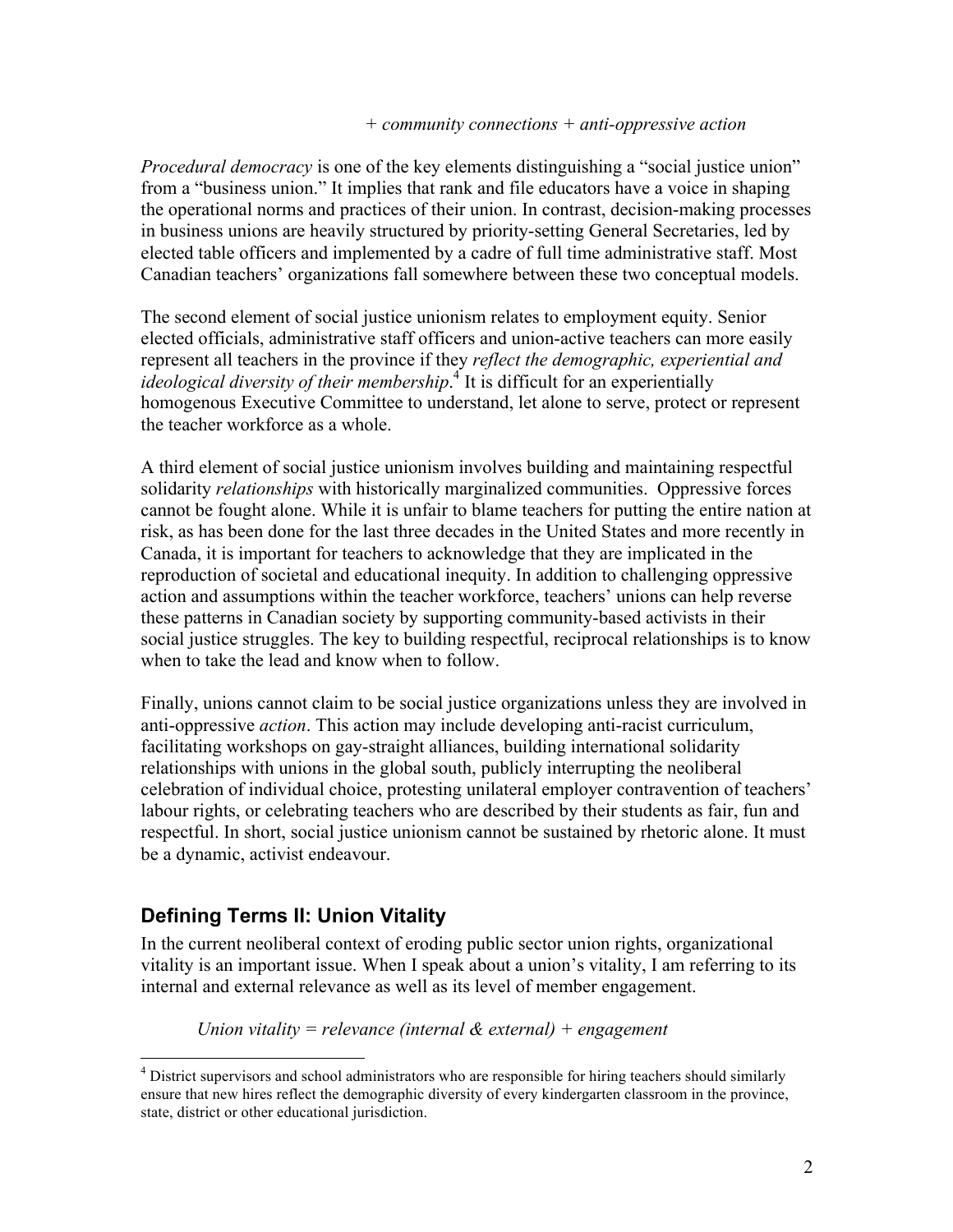As membership organizations, teachers' unions must continue to be internally *relevant to the teacher workforce*. They must not only be useful, but also be perceived by members to be useful. If too many public school teachers lose faith in the representative function of their federations, they may be more easily seduced by corporate education schemes. If, however, their union regularly demonstrates concrete support measures for teachers' occupational, professional development and personal needs, organizational vitality is more likely to be protected.

Union vitality depends not only on internal relevance to members, but also on *external relevance* to parents, students, community members, district administrators, educational policy makers, curriculum developers and others involved in educational governance. If unionized teachers' contributions to high quality public education are visible to a critical mass of students and parents, their status as vital institutional actors will be more easily maintained. This externally validated institutional vitality is the product of two related factors. First, it would be politically unwise for elected politicians to attack unionized teachers who are visibly supported by the majority of voters, and second, it makes good educational sense for senior school administrators who experience unionized teachers as partners in the provision of high quality public education to ensure union survival.

Finally, union vitality depends on wide-spread *member engagement*. As increasing numbers of teachers participate in union initiatives as workshop presenters, grievance officers, committee members, school representatives, researchers, table officers, campaign planners, and activist organizers, fewer of them will internalize reform-induced rhetoric about "good teachers" and "corrupt union leaders". This resistance to government messaging is a product two related factors. First, vilifying rhetoric is difficult to maintain as the proximity between audience and target increases, and second, wide-spread teacher participation in union activities means more members will have the inclination and skills to hold their elected leadership to account.

### **So…What does social justice unionism have to do with union vitality?**

None of the BCTF- affiliated teacher activists I interviewed engaged in social justice work *because* they believed it would lead to organizational vitality, but in most cases their organizational commitment to a broader range of union struggles grew through their activist experience. Over time, this organizational commitment enhanced the federation's capacity to represent a wide range of member interests.

Some teachers became union-involved because they had experienced sexism, racism, homophobia or colonialism in schools and wanted to use federation resources to protect the next generation of students from similar violence. Others who were shoulder-tapped by their colleagues in the early years of the feminist and anti-racist networks became deeply engaged and politicized by this work. Some teachers who began their careers without much activist experience fell into union rep positions at their schools then developed a commitment to social justice work because their local happened to be affiliated with the left leaning provincial electoral caucus. Finally, a number of novice teachers who sought out professional development support from their union became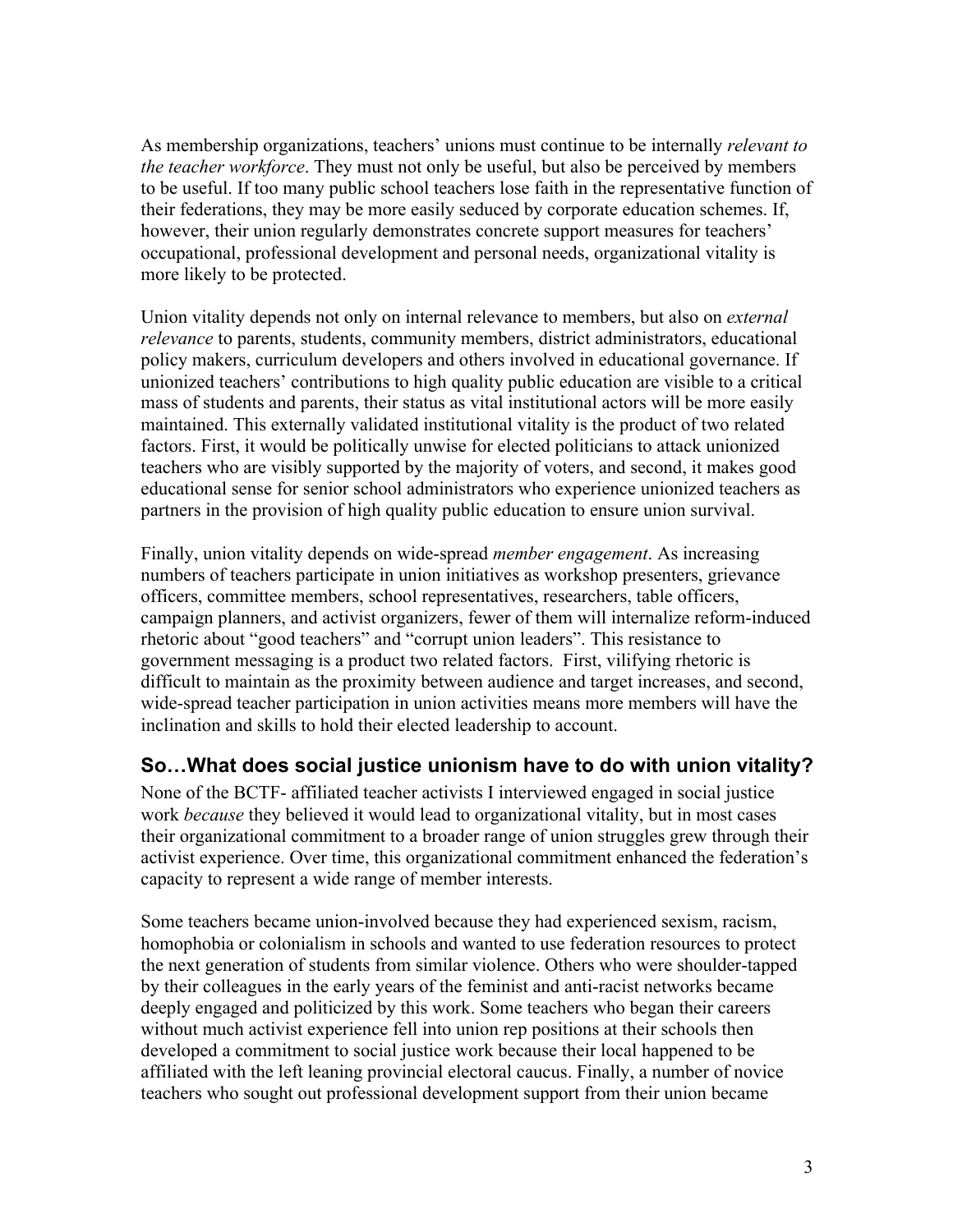aware of social justice issues because so many of the workshops, conferences and PD opportunities were led by members of the two activist networks.

The first group of activist teachers used collective grievances to institutionalize social justice programming in their union, while the second, third and fourth groups became direct beneficiaries of the professional development and political action opportunities made possible by the federation's growing institutional commitment to social justice. There were many persistent, vociferous detractors in the early years, but one of many long-term, unintended positive consequences of the BCTF's commitment to social justice unionism was the growth and preservation of union engagement, relevance and participation across the teacher workforce. <sup>5</sup> This growing diversification of organizational engagement correspondingly strengthened the federation's commitment to social justice. The following top ten list codifies this relationship.

#### **10 lessons learned from the BCTF: Links between social justice activism & union vitality**

The table below traces bi-directional links between social justice unionism and union vitality at the BCTF. The evidence behind these claims comes from my doctoral dissertation—an institutional case study of social justice unionism at the BCTF between 1967 and 2007<sup>67</sup>.

|                | Social justice unionism                  | <b>Organizational vitality</b><br>$\leftarrow$ $\rightarrow$ |
|----------------|------------------------------------------|--------------------------------------------------------------|
| 1.             | Feminist and anti-racist networks active | Member engagement improved among                             |
|                | from the early 1970s till the late 1990s | teachers who did not aspire to traditional                   |
|                | diversified teachers' entry points into  | union roles (eg. school rep, grievance                       |
|                | union involvement.                       | officer, local table officer)                                |
| 2.             | Many teachers who were struggling        | Improved classroom practice among the                        |
|                | with instruction, assessment and         | membership led to more equity-minded                         |
|                | classroom management took advantage      | educators in the province. Many activists                    |
|                | of the federation's PD offerings—a       | reported that their level of support from                    |
|                | growing number of which were infused     | parents and students improved as a result                    |
|                | with a social justice analysis.          | of this learning.                                            |
| 3 <sub>1</sub> | Once a critical mass of social justice   | Membership engagement (among pro- and                        |
|                | activists became invested in and         | anti-social justice advocates) increased as                  |
|                | knowledgeable about their union, they    | more and more members experienced                            |
|                | began to advocate for internal           | what it was like to have a say in their                      |
|                | procedural democratization during        | union's priorities.                                          |
|                | Annual General Meetings.                 |                                                              |

 <sup>5</sup> Similar arguments have been made by others (Compton & Weiner, 2008; CTF, 2007; CTU, 2012; Froese-Germain & O'Haire, 2007; Kuehn, 2006; McAdie, Giles, Makan, & Flessa, 2007; NCEA, 1994; Peterson & Charney, 1999; Weiner, 2012; Winzer & Mazurek, 2011). 6 Rottmann, C. (2011). *Organized leadership for equitable change: Union-active teachers dedicated to* 

*social justice*. Unpublished PhD dissertation, University of Toronto.<br><sup>7</sup> Many others have written about social justice teacher unionism, but in the interest of maximizing

accessibility, I have chosen not to include a long reference list.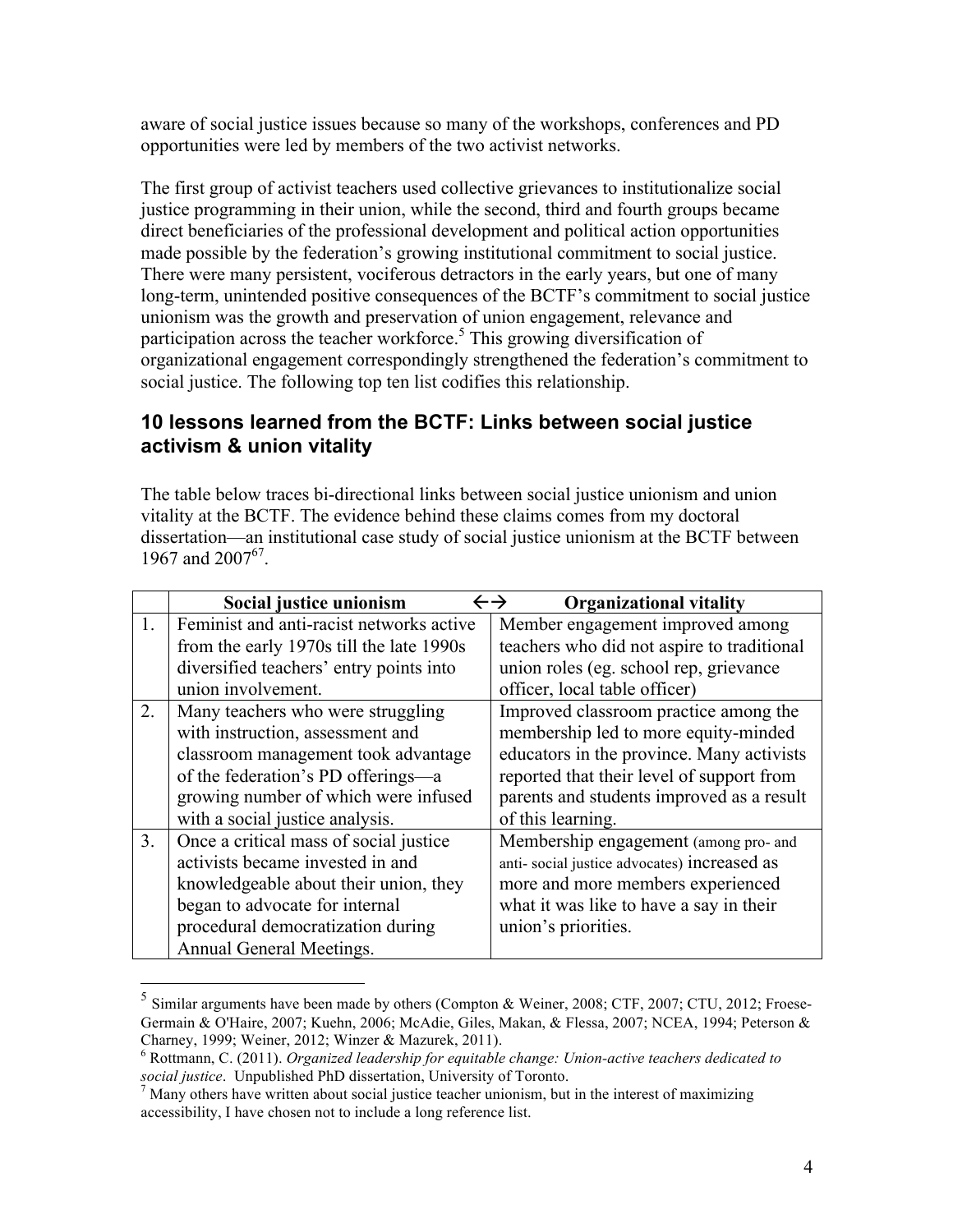| $\overline{4}$ | The promise of an institutional                                                                  | Some of these groups gained                  |
|----------------|--------------------------------------------------------------------------------------------------|----------------------------------------------|
|                | commitment to social justice caused an                                                           | programmatic support within the union        |
|                | increasing number of under-represented                                                           | allowing them to successfully bargain        |
|                | groups within the teacher workforce to                                                           | anti-harassment language into their          |
|                | seek programmatic support.                                                                       | contract, and race-relations positions into  |
|                |                                                                                                  | their respective school districts.           |
| 5              | The federation's legal victories in the                                                          | Union vitality was enhanced across the       |
|                | name of human rights (eg. supporting free                                                        | province following legal decisions that      |
|                | speech for teacher activists & fighting contract                                                 | came down in favour of the BCTF.             |
|                | imposition <sup>8</sup> ) showed teachers that an                                                | Also, the ILO ruling on six pieces of        |
|                | organizational commitment to social                                                              | provincial legislation helped the            |
|                | justice could complement rather replace                                                          | federation build an international            |
|                | traditional labour movement priorities.                                                          | reputation among unionized teachers.         |
|                | Beyond these provincial decisions, the                                                           |                                              |
|                | union sought out and won support from                                                            |                                              |
|                | the International Labour Organization                                                            |                                              |
|                | after the newly elected government                                                               |                                              |
|                | attempted to categorize teaching as an                                                           |                                              |
|                | essential service.                                                                               |                                              |
| 6              | The BCTF's commitment to social                                                                  | Union vitality is served when teachers       |
|                | justice unionism helped teachers who                                                             | and community members have reason to         |
|                | had internalized government claims                                                               | believe that the link between working        |
|                | about self-serving unions draw a clearer                                                         | conditions and learning conditions is        |
|                | link between teachers' working                                                                   | more than a rhetorical claim.                |
|                | conditions and students' learning                                                                |                                              |
|                | conditions. (eg. bargaining anti-harassment<br>language into local contracts is a social justice |                                              |
|                | issue that simultaneously supports teachers and                                                  |                                              |
|                | students)                                                                                        |                                              |
| $\overline{7}$ | BCTF-affiliated social justice activists                                                         | Growing numbers of the non-teaching          |
|                | supported the work of community-based                                                            | public began to respond positively to        |
|                | social justice organizations-building                                                            | federation campaigns. Participants           |
|                | local and global solidarity networks,                                                            | attributed this and other signs of           |
|                | providing access to local buildings after                                                        | externally-validated union vitality to the   |
|                | hours, writing letters to landlords in                                                           | growing social justice ethos of the union.   |
|                | high poverty areas to reduce the                                                                 |                                              |
|                | incidence of tenant eviction, attending                                                          |                                              |
|                | rallies, volunteering meeting skills, and                                                        |                                              |
|                | providing under-resource groups with                                                             |                                              |
|                | material support.                                                                                |                                              |
| 8              | The large number of initiatives planned                                                          | While it was always necessary for unions     |
|                | by social justice activists allowed the                                                          | to balance highly visible campaigns with     |
|                | BCTF to maintain a consistently high                                                             | less visible strategic planning, their well- |
|                | level of activity between contracts.                                                             | resourced networks of social justice         |
|                |                                                                                                  | activists added a level of consistency and   |

<sup>&</sup>lt;sup>8</sup> Stay tuned for a forthcoming article written by BCTF researchers about these legal battles.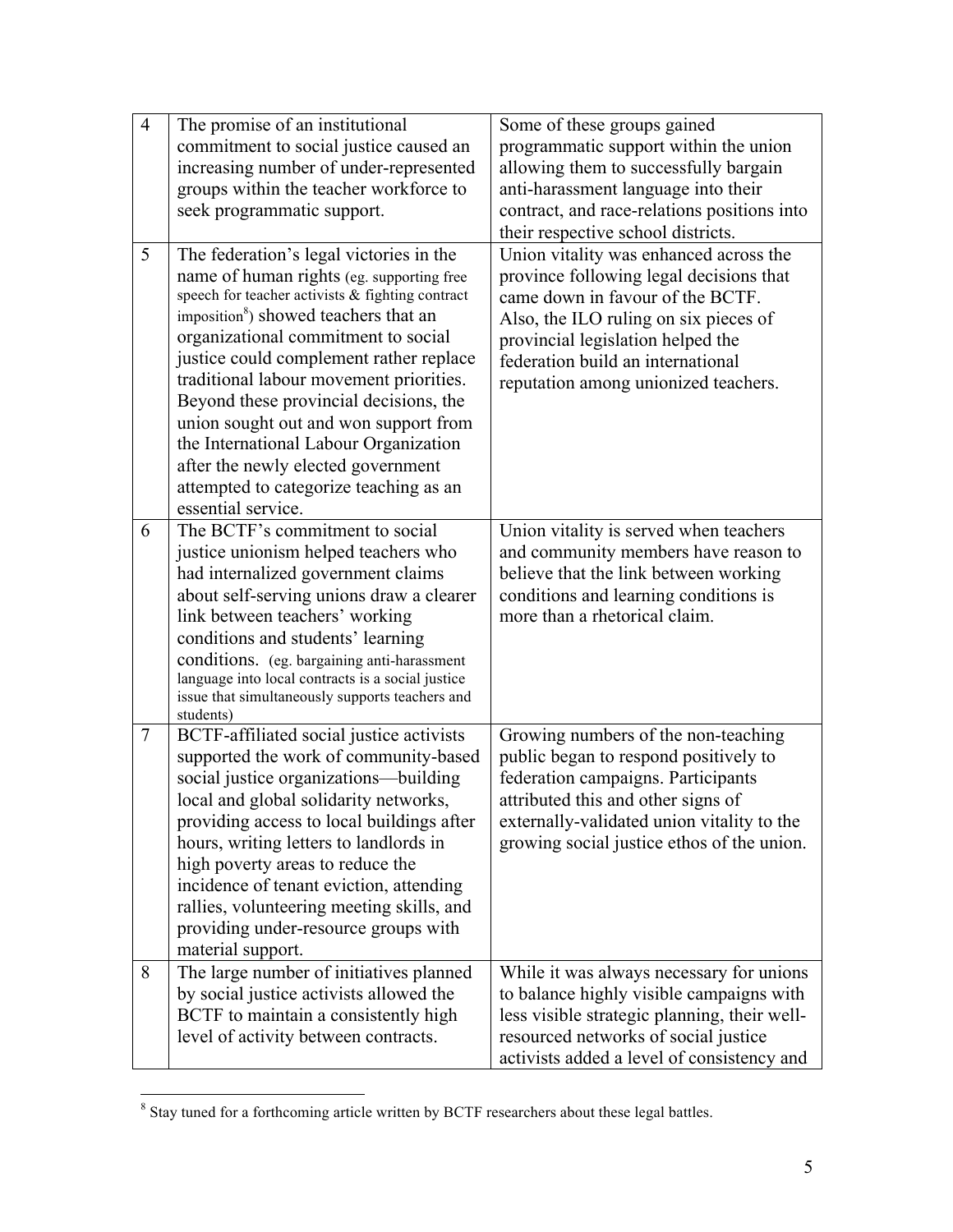|    |                                                                                                                                                                                                                                                                                                                   | ongoing relevance to the large number of<br>teachers who were neither filing<br>grievances or directly involved in<br>strategic planning.                                                                                                                                                                                                                                                                                                                                 |
|----|-------------------------------------------------------------------------------------------------------------------------------------------------------------------------------------------------------------------------------------------------------------------------------------------------------------------|---------------------------------------------------------------------------------------------------------------------------------------------------------------------------------------------------------------------------------------------------------------------------------------------------------------------------------------------------------------------------------------------------------------------------------------------------------------------------|
| 9  | Over time, activists noticed a<br>demographic, experiential and<br>ideological shift in leadership of the<br>BCTF. A growing number of<br>administrative staff and elected officials<br>who had come up through the social<br>justice networks began to represent<br>teachers through an anti-oppression<br>lens. | Whether it was because of their social<br>justice experience or some other<br>combination of personal competencies<br>and relationships, union leaders who had<br>come up through the social justice<br>programs had an easier time<br>communicating union positions to the<br>teacher membership. Interview data<br>suggests that their responsive manner<br>helped decrease teachers' perceptions<br>about the distance between the provincial<br>office and the field. |
| 10 | A small group of social justice minded<br>activists and staff worked with school<br>districts on a range of curriculum-based<br>action research projects, most recently<br>in an action research project supporting<br>inclusive education.                                                                       | Through these collaborative projects, the<br>BCTF's reputation, not only as a<br>defender of contracts, but also as a<br>supporter of educational improvement<br>grew. The deliberate nurturing of union-<br>district relationships by federation staff<br>helped build the external relevance of the<br>union in the eyes of some<br>superintendents, thereby contributing to<br>externally-validated union vitality.                                                    |

This top ten list traces the winding, indirect, and in some cases unintended positive influence BCTF activists have had on their union's social justice commitment and vitality in recent organizational history. While it would have been impossible to predict, drive or mandate these objectives five decades ago, federation activists, staff and elected officials have managed to represent an increasingly diverse cross-section of the teacher workforce, build collaborative relationships with students, parents and superintendents dedicated to social justice, improve upon the democratization of union processes, and use union resources to reduce the levels of harassment and inequity in schools. Tracing historical patterns of institutional change after the fact allows us to learn about these incrementally implemented, internally-driven teacher union reform outcomes. These hard fought changes not only improve the federation's ability to represent of the teacher workforce, but also make it difficult for corporate forces to fragment the union.

## **Conclusions**

While nearly all of the 25 activists I interviewed experienced prolonged periods of inequity within their federation, the BCTF has moved a long way toward social justice unionism over the past five decades. It has diversified its representative functions, improved access to union decision-making structures, partially democratized its internal organizational processes, and formalized a number of social justice principles, policies